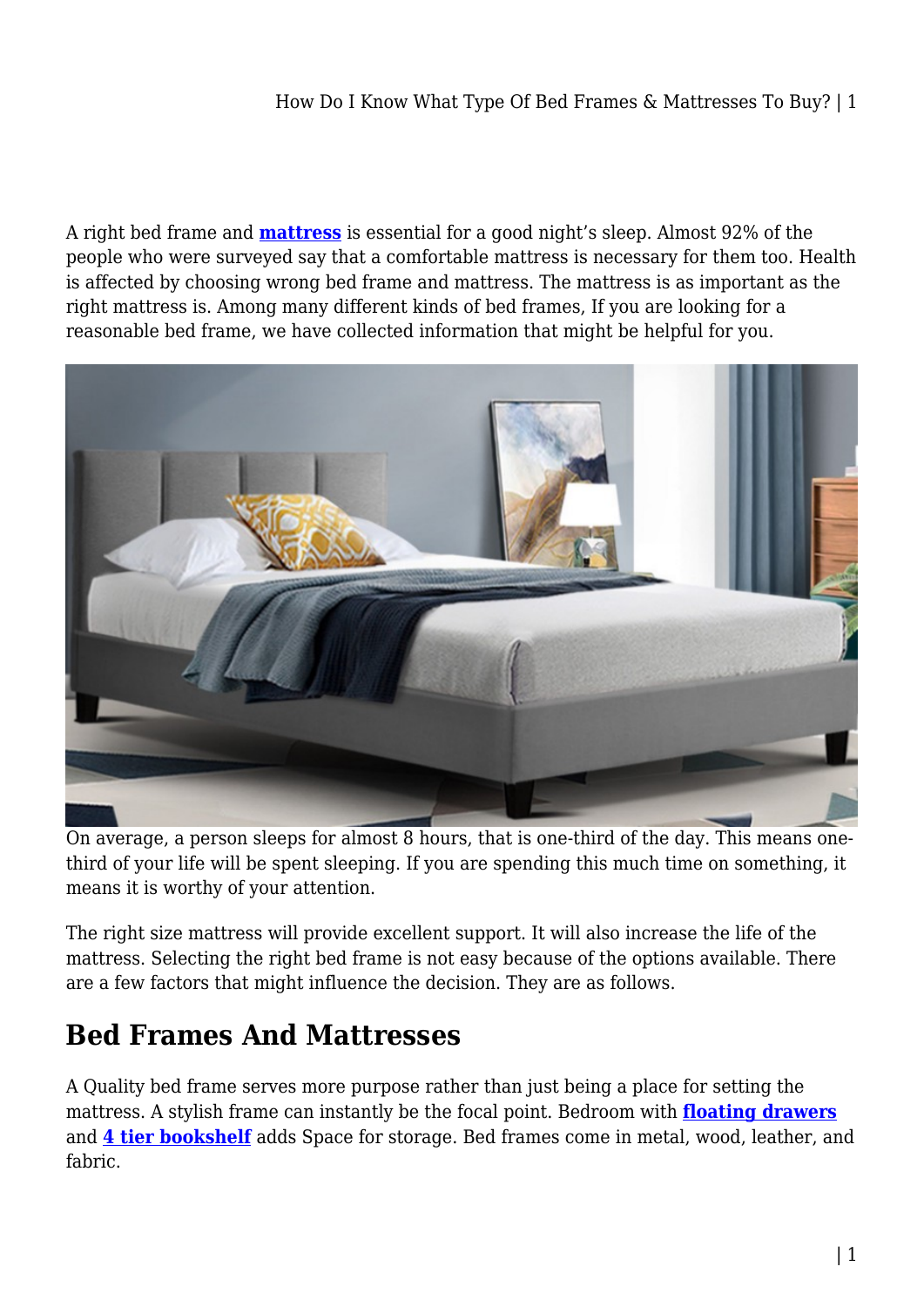Different styles, colours, and methods of finishing create many options. The frame structure is under two categories. They are box springs/foundations or slats.

#### **– Slats**

A series of bars that are placed across the frame's width is called slats. They make a base for supporting the mattress. Strong wood is used to make these slats. Make sure you look at the distance that is present between the slats; generally a space of 2.5 inches is ideal. Length should be less between slats because more Space means that the mattress will be destroyed. Slats are invisible with the bed on the top. But, they are essential for supporting the mattress.

Two types of slats are available: concrete and sprung. Solid slats are flatter. Pine is used to making them. Every slat crosses the bed frame's width. They are cheaper as compared to sprung slats, but they provide firm support. Sprung slats, also known as Euro Slats, use flexible curved wood. There is an upward arch on it often. Natural bounce is provided so that the bed adjusts to the weight and size. Thicker sprung slats create a firm base.

### **– Foundations and Box Springs**

Box spring precisely consists of a wooden frame that has sprung. It is covered with a cloth so that it matches the mattress. Usually, people put box springs without a frame on floors. With lesser airflow, moisture is trapped within the box spring. If you select a box spring, put it on the legs or stand, so it does not touch the floor. A foundation is similar to a box spring, but it has wooden slats under the cloth. Foundations and box springs give more shock absorption, but they provide lesser support for the mattress.

# **Available Space For The Bed Frame and Mattress**

Having a mattress makes it easy to select the bed frame easily. A bed frame is suitable according to size of mattress.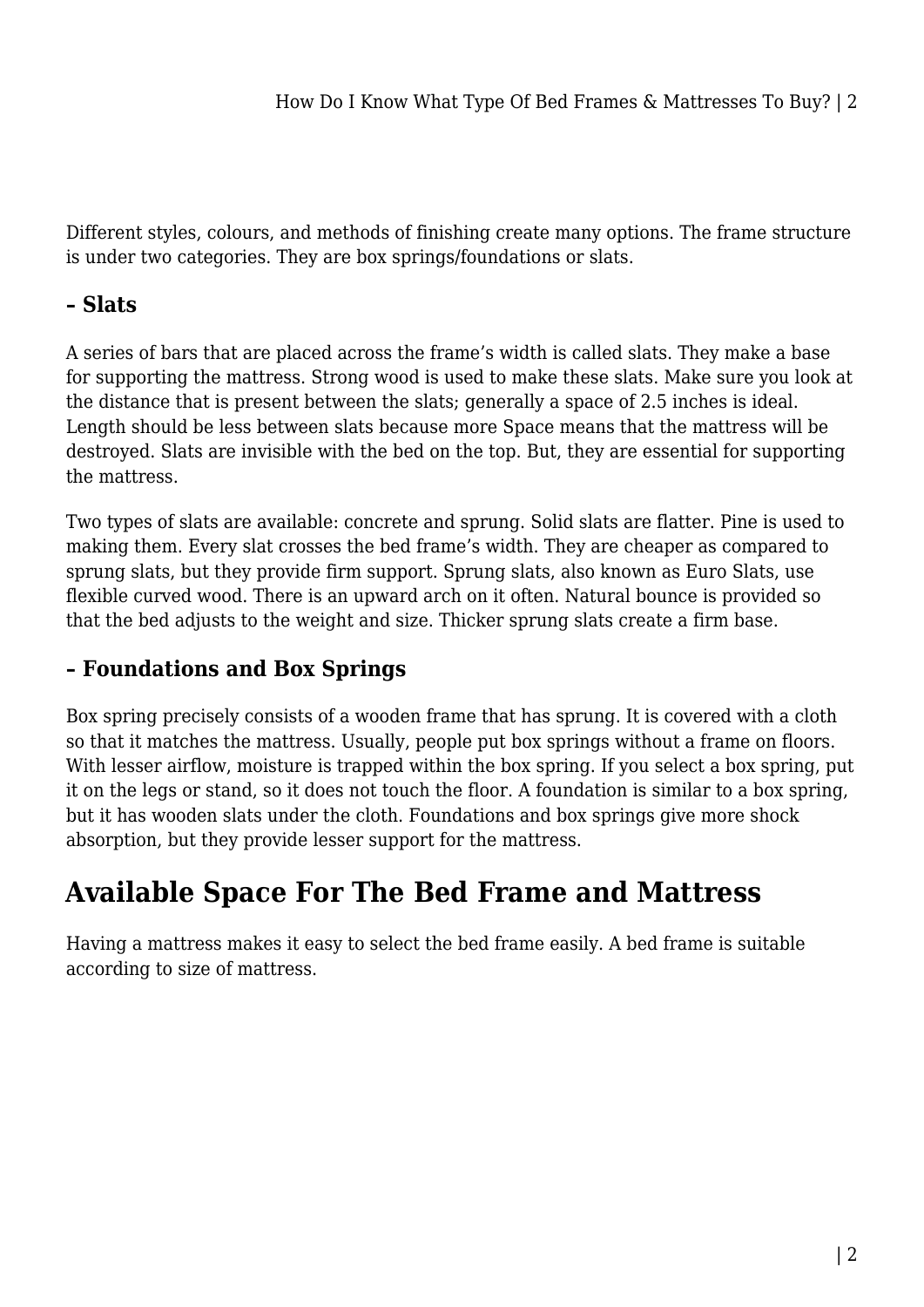

Consider a few things before you buy the size mattress that includes the available Space, other furniture that is present, Space to walk around freely after placing the bed frame, and then get a suitable **[queen bed frame with afterpay](https://mattressoffers.com.au/beds/bed-frame/queen-bed-frame/)**.

# **Match the Bed Frame to the Décor**

Getting the perfect size is not very hard. Material, style, and colour options that are present can be a lot for you. Start by identifying the look that you want.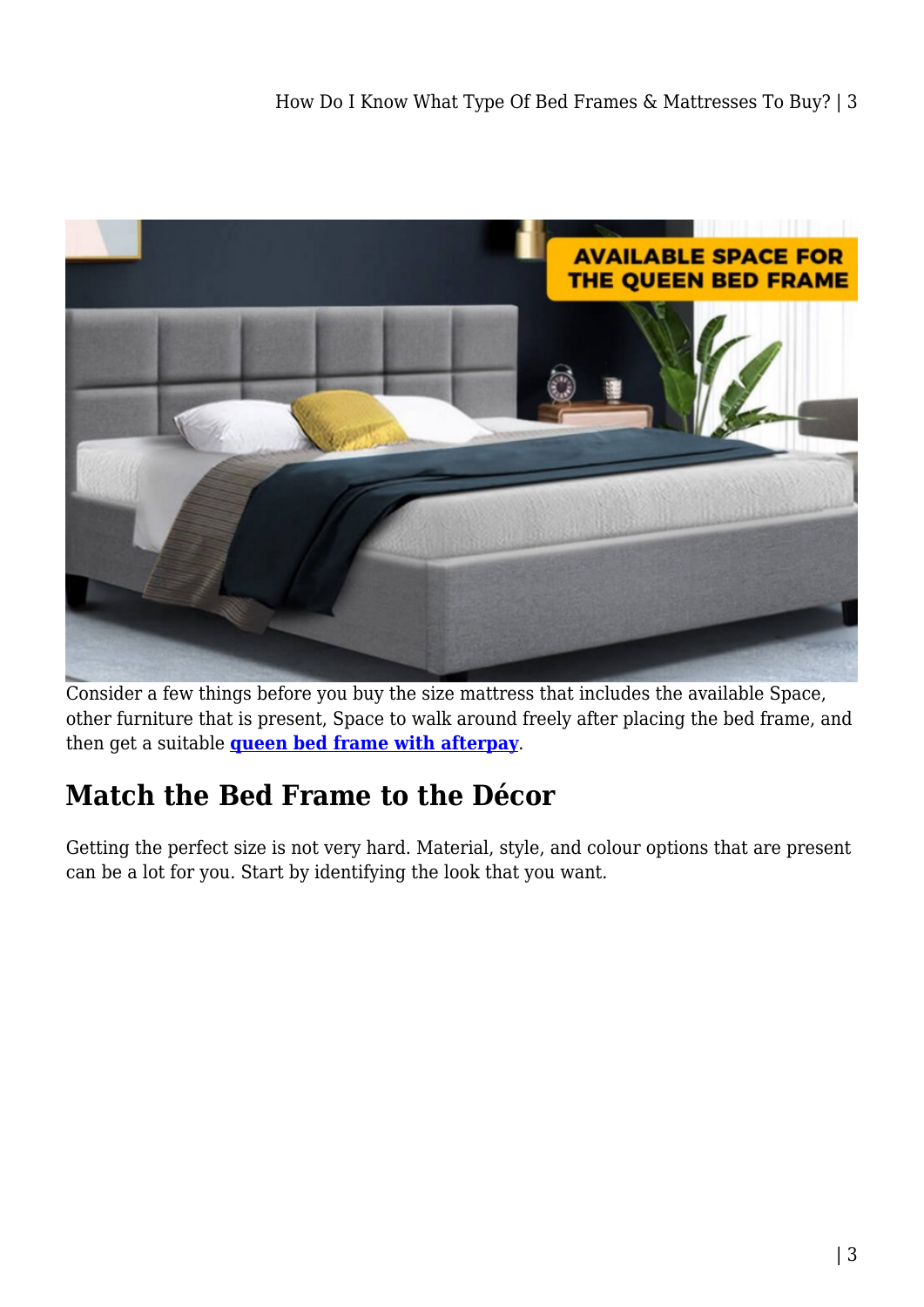

If the **[led bed frame](https://mattressoffers.com.au/beds/bed-frame/queen-bed-frame/artiss-led-bed-frame-queen-size-gas-lift-base-with-storage-white-leather/)** is your focal point, the style and size choices is perfect. Considering the interior design of the bedroom is the first step. It would help if you looked for a frame that goes with the entire Space. Select a leather, metal, or wood, size mattress based on the décor that you prefer. Get a complete set for the bedroom to ensure all your furniture matches.

### **– Wood**

Wooden bed frames are a convenient way for conveying comfort. **[Wooden bedside table](https://mattressoffers.com.au/bedside-table/)** is extra addon for texture, colour, and finish to make each bed unique. The standard wooden frames consist of maple, walnut, oak, pine, and mahogany.

Every wood has a specific personality. A classic is a mahogany bed frame. Pine frames give out country vibes— bed frames of wood range from complicated to uncomplicated.

### **– Metal**

For a look that is more modern minimalist, go for a metal size mattress. An elegant metal frame is contemporary and cool. A brass bed or wrought iron sets a more traditional mood. Bed frames of metal are durable. If taken care of correctly, the metal looks new for years.